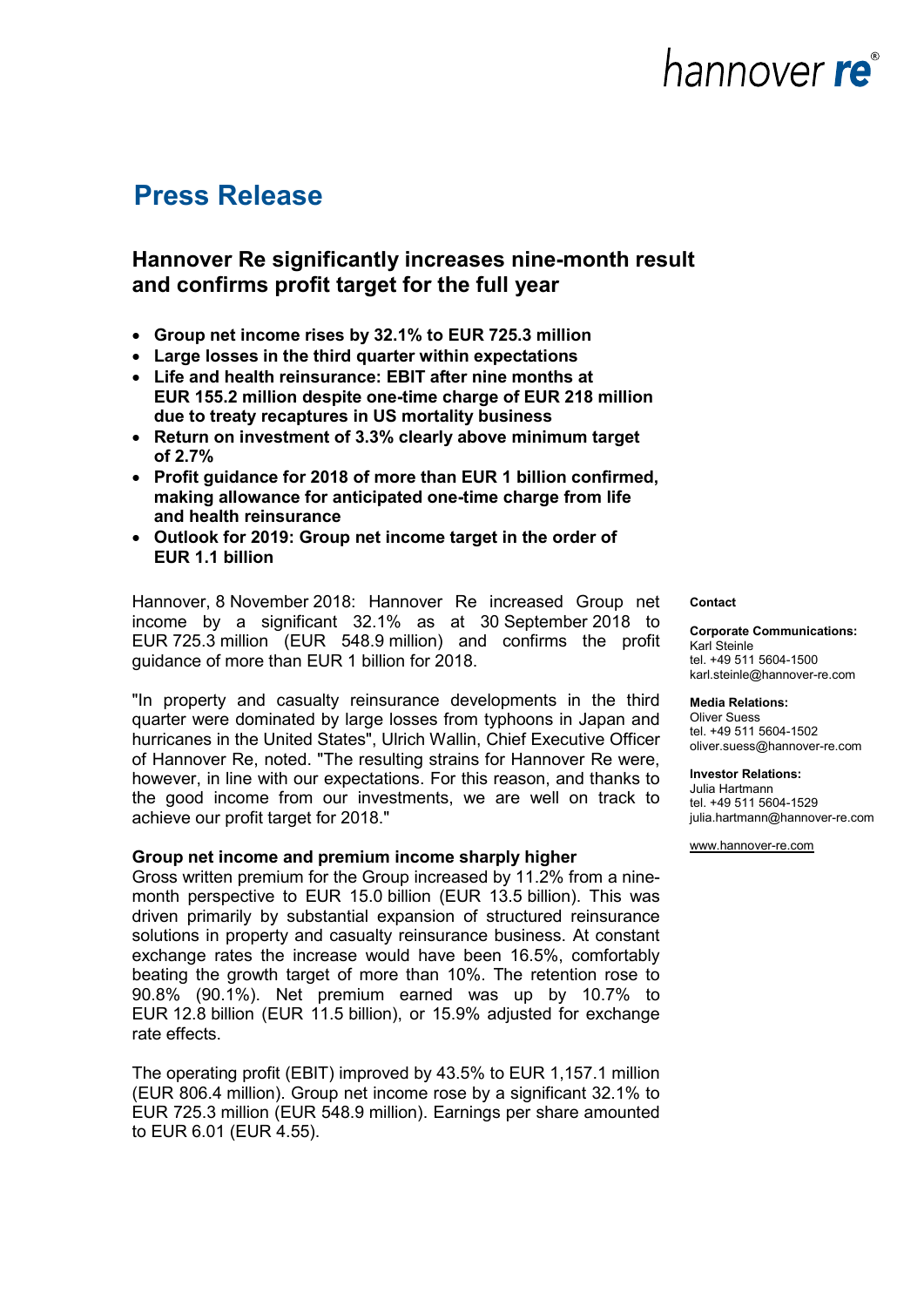### **Property and casualty reinsurance: Major loss budget in the third quarter fully utilised**

The treaty renewals in property and casualty reinsurance as at 1 June and 1 July 2018 saw sustained intense competition. Traditionally, parts of the North American portfolio, natural catastrophe risks as well as business from Australia and New Zealand are renegotiated at this time of year. Rate increases – in some instances on a significant level – were obtained under programmes that had suffered losses in the previous year. Even while enlarging the premium volume Hannover Re maintained its profit-oriented underwriting policy and the exposure in natural catastrophe business consequently remained within the risk appetite, which was unchanged from the previous year.

Gross written premium in property and casualty reinsurance climbed by 17.8% to EUR 9.7 billion (EUR 8.2 billion) thanks to the aforementioned rate increases and the substantial growth in structured reinsurance. At constant exchange rates growth would have come in at 24.0%. Net premium earned rose by 18.7% to EUR 8.0 billion (EUR 6.8 billion); adjusted for exchange rate effects, growth would have been as high as 24.9%.

After the very moderate large loss experience recorded in the first half-year, the third quarter was dominated by typhoons in Japan and hurricanes in the United States. The quarterly budget of EUR 279 million set aside for major losses was opposed by net expenditure on large losses of EUR 271 million. The most significant losses incurred in the third quarter included Typhoon Jebi in Japan with an anticipated net strain of EUR 103 million and Typhoon Prapiroon costing EUR 54 million. Hurricane Florence took a toll of EUR 40 million on the result. The burden of man-made large losses amounted to just under EUR 30 million. Net expenditure on major losses since the beginning of the year stands at EUR 364.6 million (EUR 894.3 million) and is thus still well below the envisaged pro-rata budget of EUR 630 million.

The combined ratio improved to 96.8% (104.4%), but was still slightly higher than the full-year target of 96% or better. This was due not only to the vigorous growth in structured reinsurance business, which operates with slimmer margins, but also an increasing frequency of smaller and mid-sized losses. The combined ratio for the third quarter in isolation was 98.7% (118.3%).

The operating profit (EBIT) in property and casualty reinsurance grew by 66.8% to EUR 1,003.6 million (EUR 601.7 million), with the EBIT margin coming in above the 10% minimum target at 12.5% (8.9%). Group net income for property and casualty reinsurance improved by 49.8% to EUR 672.4 million (EUR 448.7 million).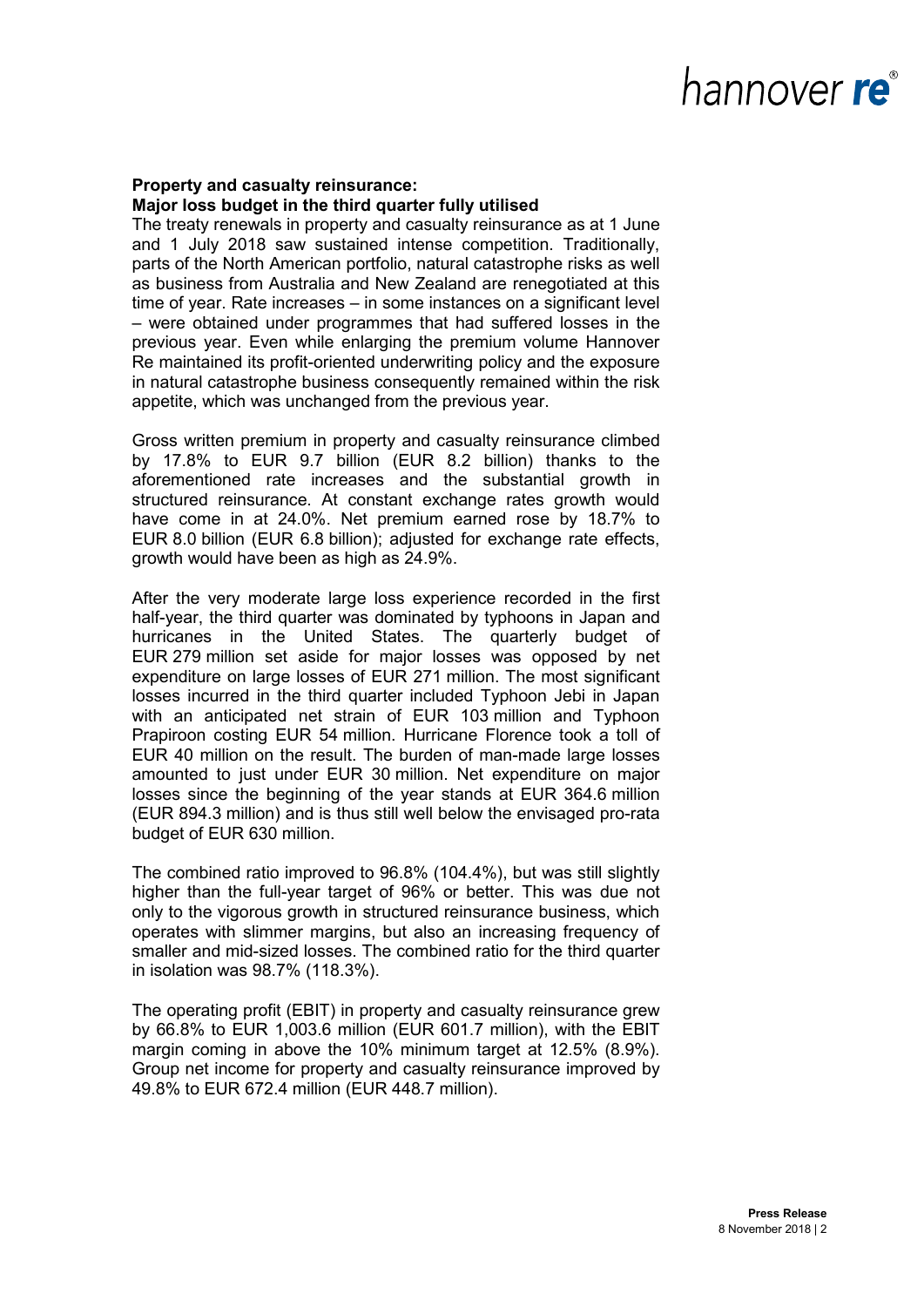### **Life and health reinsurance: Measures in US mortality business having an effect**

"In life and health reinsurance the steps taken to improve US mortality business are weighing on profitability", Mr. Wallin explained. "These strains will be largely eliminated for the relevant treaties in subsequent years, and we therefore anticipate substantially improved earnings going forward."

In US mortality business clients exercised their right to recapture treaties. In the third quarter this gave rise to pre-tax charges of EUR 218 million or USD 260 million. This amount is expected to increase further in the course of the fourth quarter. At the current point in time a strain of USD 350 million to USD 400 million is to be anticipated for the full year. This has been mitigated by an improved risk experience in US mortality business over the past three quarters.

Gross written premium was stable at EUR 5.3 billion; adjusted for exchange rate effects, it would have risen by 4.8%. Net premium earned remained on the level of the previous year at EUR 4.8 billion and would have grown by 3.2% at constant exchange rates.

The operating result (EBIT) in life and health reinsurance contracted by 24.6% to EUR 155.2 million (EUR 205.9 million). Group net income reached EUR 93.0 million (EUR 135.7 million).

### **Investments and shareholders' equity:**

### **Return on investment beats expectations at 3.3%**

The portfolio of assets under own management increased to EUR 41.5 billion (31 December 2017: EUR 40.1 billion). Ordinary investment income rose by 5.2% to EUR 991.4 million (EUR 942.6 million), reflecting above all higher ordinary income from fixed-income securities as well as stronger earnings from private equity and real estate. In view of the considerable positive effect from the sale of the listed equity portfolio in the previous year, net investment income contracted as anticipated to EUR 1,155.4 million (EUR 1,382.5 million). Of this, an amount of EUR 992.1 million (EUR 1,202.4 million) was attributable to assets under own management. This produces a very pleasing annualised average return (excluding effects from ModCo derivatives) of 3.3%, clearly above the minimum target of 2.7% set for the full year.

Shareholders' equity as at 30 September 2018 fell slightly to EUR 8.4 billion (31 December 2017: EUR 8.5 billion). The book value per share thus stood at EUR 69.27 (31 December 2017: EUR 70.72). The annualised return on equity as at 30 September 2018 amounted to 11.5% (31 December 2017: 10.9%).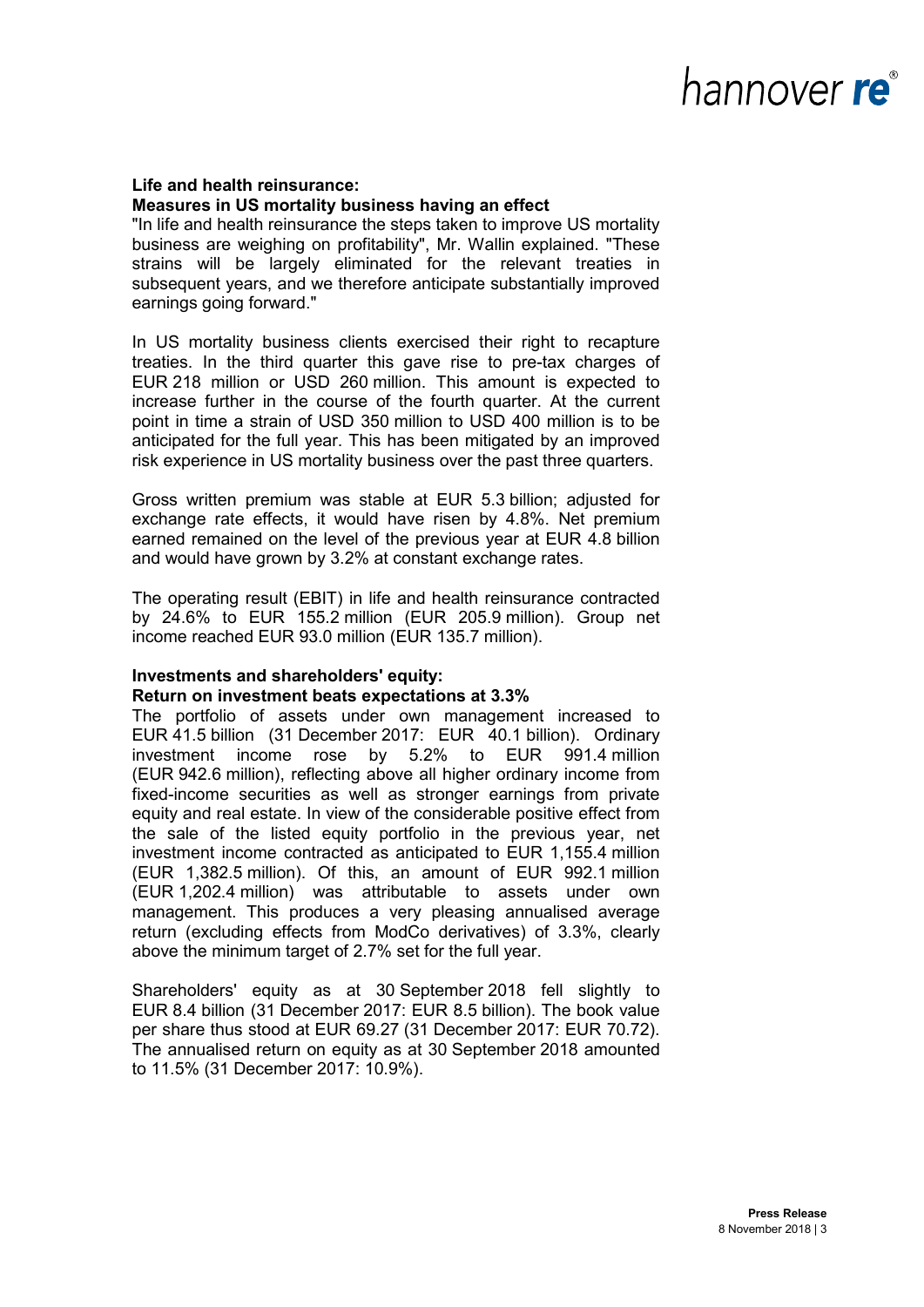# nannover re®

### **Outlook for 2018: Profit target of more than EUR 1 billion confirmed**

"Hannover Re is confirming its targets for the current financial year", Mr. Wallin stated. "The good results for the first half-year and a successful third quarter with large losses in line with our expectations should enable us to absorb the aforementioned strains from our US mortality business."

Based on constant exchange rates, gross premium should grow by significantly more than 10% as anticipated; a major part of the growth is likely to derive from property and casualty reinsurance, most notably the area of structured reinsurance.

If expenditure on large losses remains within the expected bounds, the anticipated combined ratio of 96% or better should be achievable. The minimum EBIT margin of 10% targeted in property and casualty reinsurance should be exceeded in light of the business development to date.

As things currently stand and allowing for possible strains in US mortality business, the dividend should at least reach the level of the previous year.

### **Guidance for 2019:**

#### **Group net income in the order of EUR 1.1 billion**

"In the coming year the result from US mortality business should improve substantially", Mr. Wallin noted. "We also anticipate a stable profit contribution from property and casualty reinsurance and therefore expect Group net income in the order of EUR 1.1 billion."

For the 2019 financial year Hannover Re anticipates gross premium growth – based on constant exchange rates – in the single-digit percentage range and a return on investment of 2.8%.

Reflecting the growth in the underlying business, Hannover Re is also raising its net major loss budget for the first time in three years from EUR 825 million to EUR 875 million for 2019. The risk appetite remains unchanged. As usual, all statements regarding future targets are conditional upon the burden of large losses remaining within expectations and assume that there are no exceptional distortions on capital markets.

Hannover Re continues to envisage a payout ratio for the ordinary dividend in the range of 35% to 45% of its IFRS Group net income. The ordinary dividend will be supplemented by payment of a special dividend in light of capital management considerations if the comfortable level of capitalisation remains unchanged.